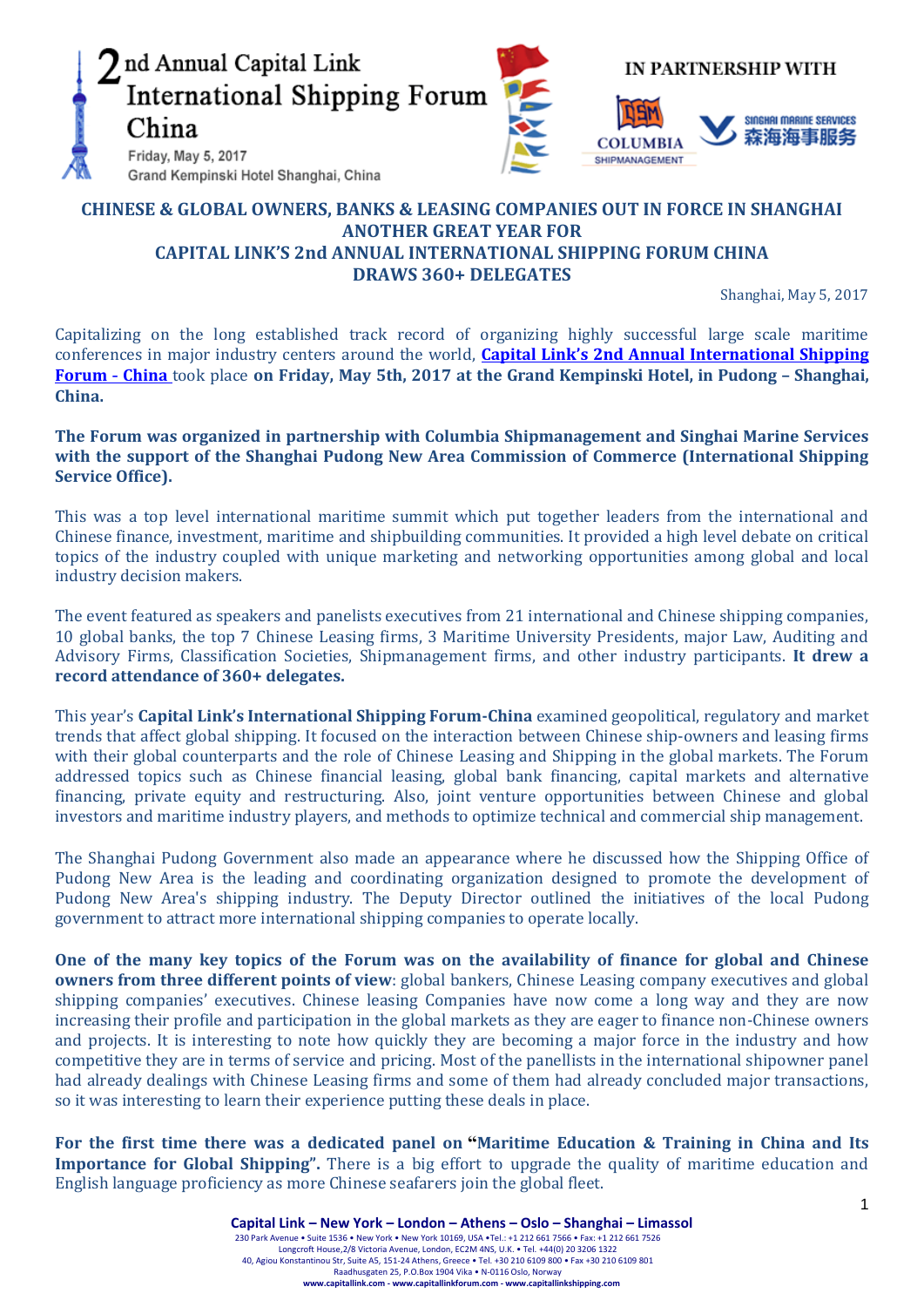# nd Annual Capital Link International Shipping Forum China Friday, May 5, 2017

**IN PARTNERSHIP WITH** 



Grand Kempinski Hotel Shanghai, China

**The Chinese shipowner panel concluded the Forum** discussing global market trends and the role of China and Chinese shipping in the global markets.

# **CAPITAL LINK CHINA SHIPPING LEADERSHIP AWARD**

The annual **"Capital Link China Shipping Leadership Award"** aims to recognize a person for his/her contribution to the Chinese and global shipping industry.

The 2017 Award was presented to Mr. Zhang Ye, who is currently the President of the Shanghai Shipping Exchange and the delegate of Shanghai Municipal People's Congress. He graduated from Wuhan University of Technology and got the MBA degree of Shanghai Jiaotong University and PhD degree of Shanghai Maritime University. He has decades of job experience as the senior executives of shipping SOEs and has abundant expertise in sectors of shipbuilding, technology, finance, transactions, maritime information, etc.

## **FORUM VIDEOS, PRESENTATIONS & WEBCASTS, PHOTOS**

They can be accessed on the Forum website:<http://forums.capitallink.com/shipping/2017china/index.html> There is a full archive of the presentations and audio files of the panel discussions and presentations. Also, there are video interviews with major event participants and presenters.

## **SPONSORS**

- **The event was organized in partnership with COLUMBIA Shipmanagement and Singhai Marine Services**
- **With the support of Shanghai Pudong New Area Commission of Commerce (International Shipping Service Office)**
- **Global Gold Sponsors:** Clay Maitland DNV-GL• DVB Bank EY Tototheo Maritime
- **Global Sponsors:** ABN-AMRO Clyde & Co Deutsche Bank Reed Smith Watson Farley & Williams
- **Sponsors:** CMB Financial Leasing Co., Ltd. CMIG Leasing Fameline Holding Group Fearnley Securities • Nord LB • Pareto Securities • Smarine
- **Supporting Sponsors:** ABB The American Club Global Navigation Solutions Niki Shipping Optima Shipbrokers • RMK Maritime
- **Speakers Dinner Sponsor:** Runtong RMS Group
- **Lunch Sponsor:** Amos All Marine Offshore Solutions
- **Coctail Sponsor:** International Registries Inc.,
- **Coffee Break Sponsor:** AkzoNobel International Paint

## **MEDIA PARTNERS**

CNSS • Gangkouquan • Lloyd's List • Marine Circle • The Maritime Executive • Merger Market • Seatrade Maritime • Seaway maritime • SEB Weekly • Ship.sh • Ship2Shore • Shipping on line • Trade Winds • World Oils • Xinde Marine News

## **SUPPORTING ORGANIZATIONS**

The Baltic Exchange • BIMCO • CNPI • Hong Kong Maritime Law Association • NYMAR • Seamaster • Shanghai International Shipping Institute

#### **PERIPHERAL EVENTS**

## **Columbia Shipmanagement and Singhai Marine Sevices**

## **Welcome dinner**

**Capital Link – New York – London – Athens – Oslo – Shanghai – Limassol**